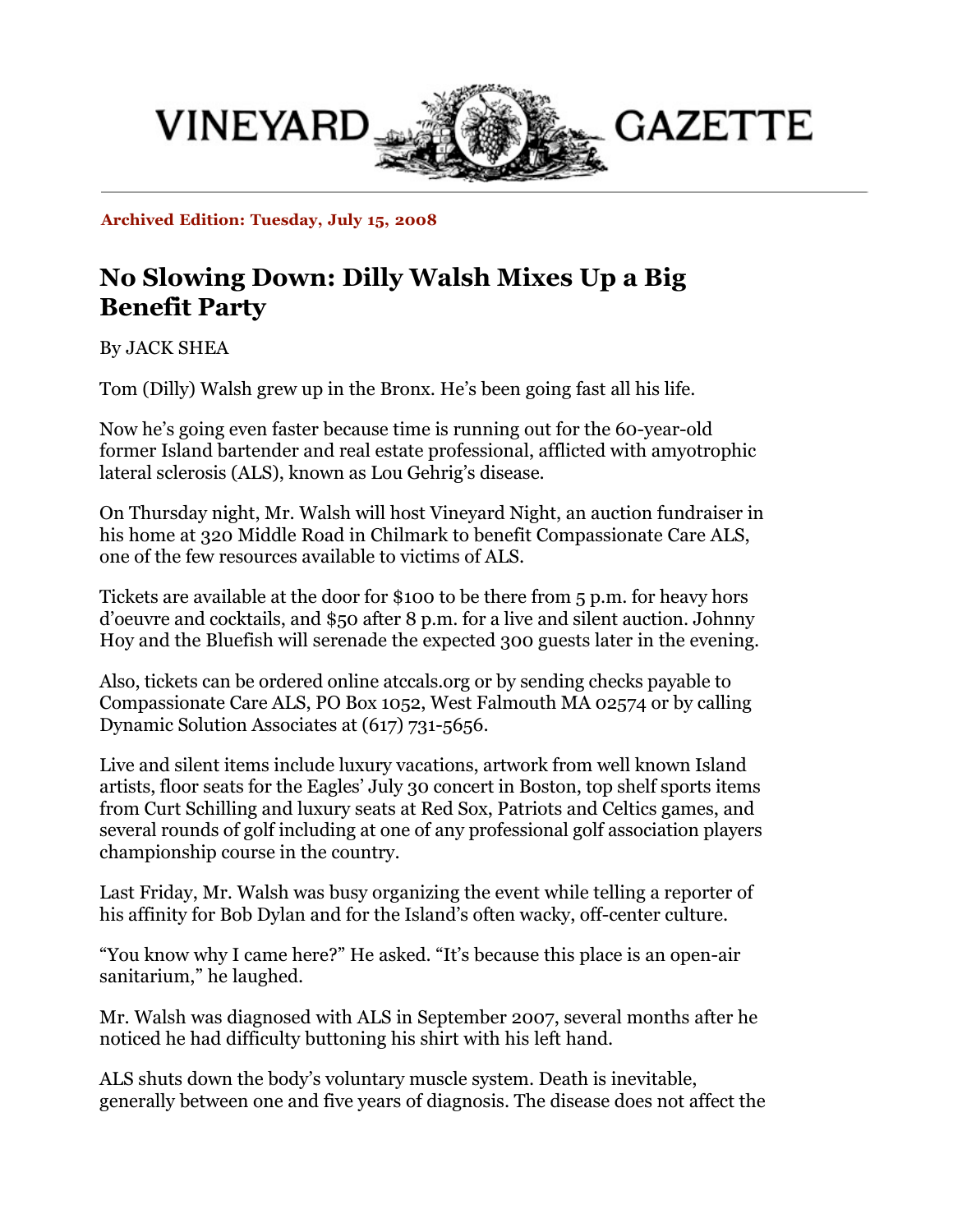mind.

"I swear I had a premonition," he said in an interview at his home last week.

"For some reasons, even though I was not a huge baseball fan until I became a (Red) Sox fan, the speech that Lou Gehrig gave at Yankee Stadium before I was even born, has always stayed with me my whole life," he said of the New York Yankee slugger who told a Yankee Stadium crowd in 1939 that he considered himself the luckiest man in the world as Mr. Gehrig began his own battle with ALS.

"I am lucky too, I should have been dead a number of times in my life before today," Mr. Walsh said, tears flaring briefly and a few sobs catching his throat before he recaptured his signature funny and startlingly honest — and funny personal style.

Clearly, Mr. Walsh is using that relentless sense of humor, dedication of his life to ALS service, and the constancy of his wife Barbara and children Kara, Marisa and Dylan, to get through.

He learned after diagnosis that the resources available for the nation's estimated 30,000 ALS sufferers are almost nil. He didn't like it.

So an idea came last January when he met Ron Hoffman, a retailer turned ALS caregiver, who founded Compassionate Care ALS to provide devices to make life easier as ALS erodes body skills and also to provide a framework for managing family dynamics that are often ravaged by the sudden onslaught and rapid advance of the disease in a family member.

"I want to clone 10 of him," Mr. Walsh said of Mr. Hoffman.

"He's flying all over the country helping people like me. Ron has developed a bag of 'toys' that he brought to me, including installation of low-cost house ramps, lifting straps for my caregivers, a bionic pee machine, an electric toilet and what I call the granny thruster, sort of an electronic Barcolounger that gets me on my feet," he said.

"Those tools provide dignity, the ability to live as I did before ALS," he said. Since September of last year the progression of Mr. Walsh's disease requires use of a wheelchair, though he notes he has developed a stylish low post spin move from his desk chair to his wheelchair.

Mr. Walsh's full court press on ALS made Mr. Hoffman enlist him in May for a march on Washington by 1,000 ALS sufferers, where Mr. Walsh learned that ALS is an inconvenient truth for the federal government and for insurers.

"ALS is off the radar for our government and for the insurance companies, who seem to like it that way," he said, noting that an effort to recognize ALS as a